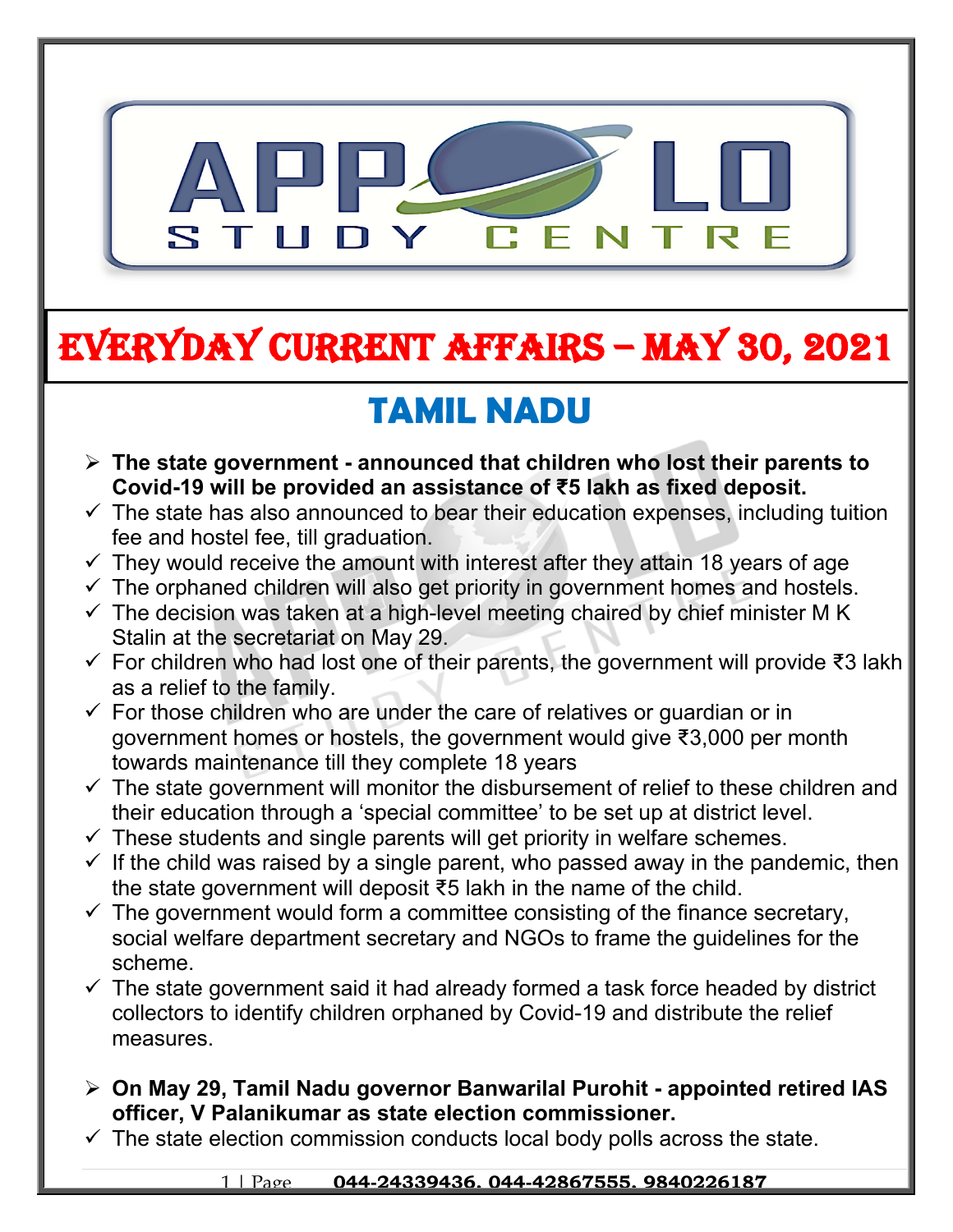- $\checkmark$  Palanikumar will hold the office for a period of two years from the date on which he assumes charge.
- $\checkmark$  The order has been published in the government's extraordinary gazette, as per an official government release.
- **The labour department has announced an online renewal drive for the registrations between 2017 and 2019 in the state employment exchanges**
- $\checkmark$  According to Labour minister C V Ganesan, 64,47,984 people have registered in employment exchanges in the state.
- $\checkmark$  Of them, 51,25,458 have not renewed their registrations between 2017 and 2019.
- $\checkmark$  The drive assumes significance as the DMK has promised to give priority to uneducated youth from Tamil Nadu in recruitment in private and public sector enterprises in the state.
- $\checkmark$  The decision is expected to provide opportunities to those who are waiting for jobs after registering their names in employment exchanges.
- $\checkmark$  The employment exchanges had become redundant after a Supreme Court order three years ago that employment drives should be conducted after issuing open notification for vacant posts.
- **On May 29, Tamil lyricist Vairamuthu announced that he is returning the prestigious ONV Literary Award conferred upon him for this year.**
- $\checkmark$  He explained the reason for the decision, saying he does not want to put the jury in an uncomfortable delicate position and hence is choosing to return it.
- The lyricist requested the ₹3 lakh prize money be donated to the Kerala CM's disaster relief fund
- He also announced that he will further contribute another ₹2 lakh to the Kerala CM relief fund in his individual capacity.
- $\checkmark$  Vairamuthu was accused by multiple women of sexual harassment during the #MeToo movement
- $\checkmark$  ONV Literary Award was established in 2017 in memory of renowned Malayalam poet and lyricist ONV Kurup and is presented by the Kerala-based ONV Cultural Academy

## **STATES**

- **The United Nations has praised Odisha CM Naveen Patnaik for his "wellresourced disaster management authority" that saves lives during natural calamities.**
- $\checkmark$  Mami Mizutori, chief of UN office for disaster risk reduction (UNDRR), lauded the state's disaster management authority for its effective management of the recent cyclone, Yaas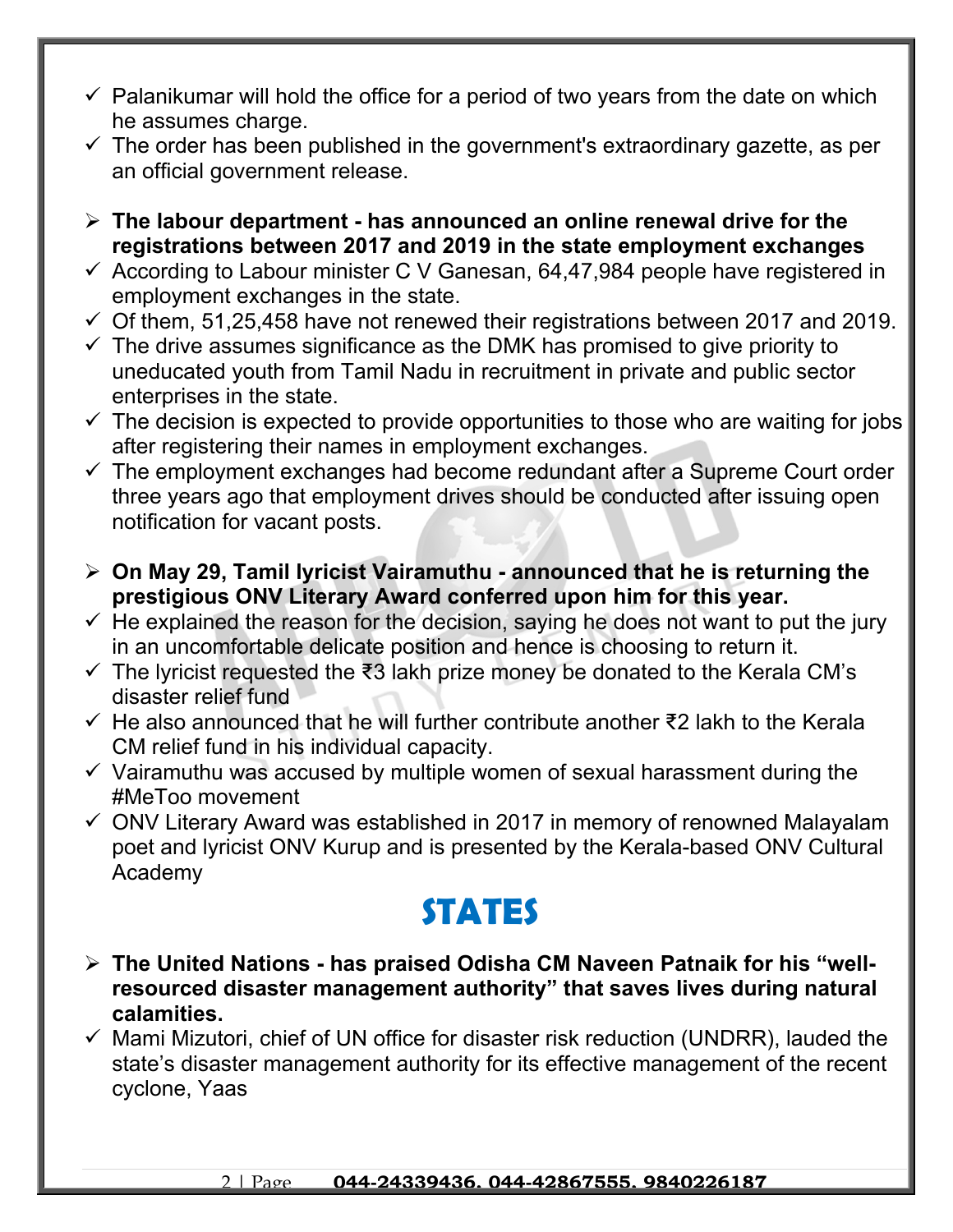

- $\checkmark$  During the cyclone Yaas, which ravaged North coastal Odisha, parts of Jharkhand and West Bengal, around 7 lakh people were evacuated from vulnerable locations in Bhadrak, Balasore and a couple of other districts.
- $\checkmark$  The UN had earlier praised Odisha CM's command and strategy of disaster management during cyclone Phailin in 2013.

## **NATIONAL**

- **The government has announced ₹10 lakh fund, free education among other benefits to support the children orphaned by Covid-19 under 'PM CARES' for children scheme**
- $\checkmark$  All children who lost both parents or a surviving parent, legal guardian or adoptive parents due to Covid-19 will be credited with a corpus of ₹10 lakh in the form of a fixed deposit.



- $\checkmark$  This corpus will be used for providing a monthly stipend for five years when the children turn 18 years of age.
- $\checkmark$  This stipend is expected to take care of their personal requirements during the period of higher education.
- $\checkmark$  At 23 years, each child will get the corpus amount as one lump-sum for personal and professional use.

#### 3 | Page **044-24339436, 044-42867555, 9840226187**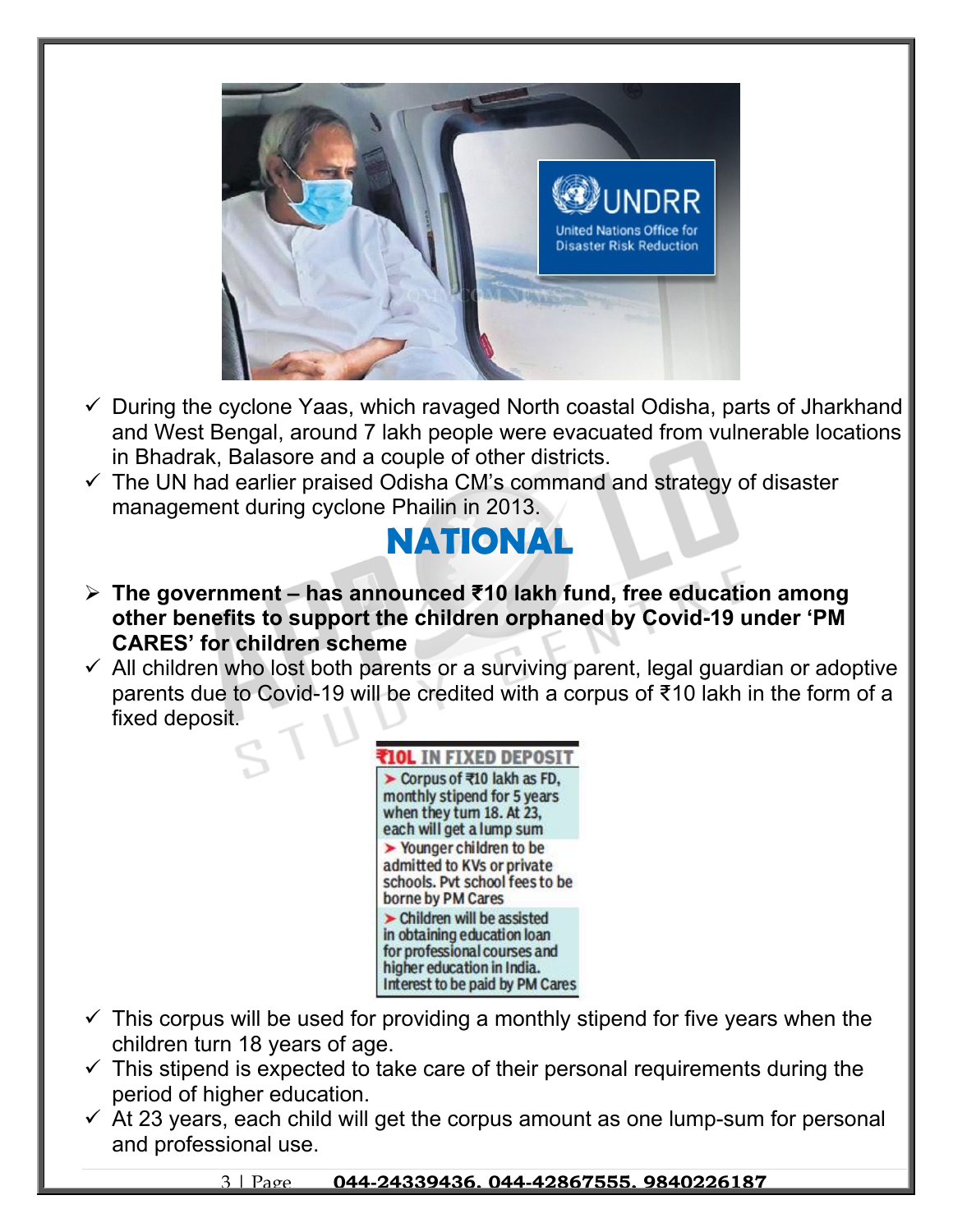- $\checkmark$  Also, if there are no guardians, children would be legally placed in child care institutions.
- $\checkmark$  The education expenses of younger children will be supported by the scheme by way of admission to Kendriya Vidyalayas and private schools up to higher secondary level.
- $\checkmark$  Further, all orphaned children will be enrolled as beneficiaries under the Ayushman Bharat Scheme (PM-JAY) with a health insurance cover of ₹5 lakh.
- $\checkmark$  The premium amount for these children till the age of 18 will be paid by PM Cares fund
- $\checkmark$  These decisions, among others, were taken at a meeting chaired by Prime Minister Narendra Modi on May 29
- $\checkmark$  For children under 10 years, it has been decided that the child will be given admission in the nearest Kendriya Vidyalaya or in a private school as a day scholar.
- $\checkmark$  If the child is admitted in a private school, the fees as per RTE norms will be given from PM Cares.
- $\checkmark$  Expenditure on uniform, textbooks and notebooks will also be borne under the scheme.
- $\checkmark$  In case of children between 11 and 18 years, it has been decided that the child will be given admission in any central government residential school such as Sainik School and Navodaya Vidyalaya.
- $\checkmark$  In case the child continues to be under the care of a guardian, grandparents, extended family, then the kid will be given admission in the nearest Kendriya Vidyalaya or in a private school as a day scholar.
- **On May 29, the government announced a pension to the dependents of those having lost their lives due to Covid-19**
- $\checkmark$  Besides family pension, insurance benefits under the employees' deposit-linked insurance (EDLI) scheme have been enhanced and liberalised.
- $\checkmark$  These measures were announced among other benefits for the families who lost their earning members to the pandemic
- $\checkmark$  The government has also extended the benefit of the employee state insurance corporation (ESIC) pension scheme for employment-related death cases to those who have died due to Covid-19
- $\checkmark$  Dependent family members of such persons will be entitled to the benefit of pension equivalent to 90% of the average daily wage drawn by the worker as per the existing norms.
- $\checkmark$  This benefit will be available retrospectively with effect from March 24 last year and for all such cases till March 24, 2022.

### **INTERNATIONAL**

 **Vietnam - has discovered a new coronavirus variant that's a "hybrid" of strains first found in India and the UK**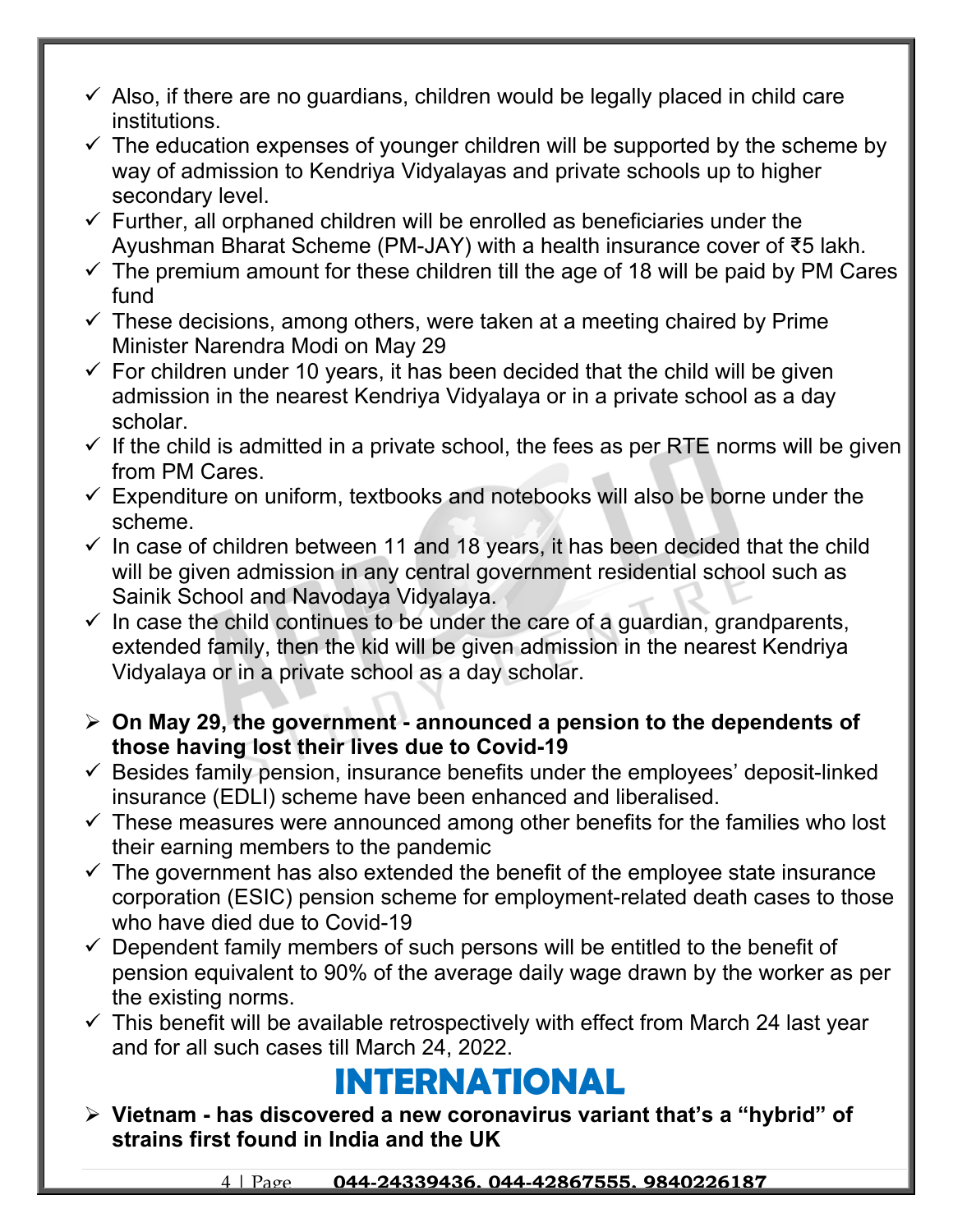- $\checkmark$  This was announced by the Vietnamese health minister Nguyen Thanh Long on May 29.
- $\checkmark$  Scientists have examined the genetic make-up of the virus that had infected some recent patients, and found the new version of the virus.
- $\checkmark$  The Minister said lab tests suggested the new variant might spread more quickly and easily than other variants.
- $\checkmark$  The WHO has listed four global "variants of concern" the two first found in the UK and India, plus ones identified in South Africa and Brazil.
- $\checkmark$  The Southeast Asian country had previously detected seven variants: B.1.222, B.1.619, D614G, B.1.1.7 — known as the variant from UK, B.1.351, A.23.1 and B.1.617.2 — the variant first found in India.
- **On May 28, US President Joe Biden's administration announced that it will not return to the Open Skies Treaty, a key arms control agreement with Russia**
- $\checkmark$  He made the announcement in the run-up to his summit with Russian President Vladimir Putin on June 16 in Geneva
- $\checkmark$  The treaty was meant to develop the trust between the two countries by allowing the two powers and their allies to monitor one another's airspace and to allow US and Russia to fly surveillance aircraft over their military facilities
- $\checkmark$  Former President of US, Donald Trump, announced its withdrawal in November 2020 citing Russian violations
- $\checkmark$  In January, Russia said it would leave the treaty, saying there was no progress in making it work after Trump's withdrawal.
- $\checkmark$  Now, "New START treaty" is the only major arms control pact between both the countries which was extended for five years recently by US
- $\checkmark$  The Open Skies Treaty was signed by United States on March 24, 1992 and came into effect in 2002 with the support of 34 member countries

## **SCIENCE, TECHNOLOGY & ENVIRONMENT**

- **The Indian Institute of Technology-Hyderabad has developed nano fibrebased, controlled-release oral tablets of amphotericin B (AmB) to treat post-Covid fungal infections.**
- $\checkmark$  The researchers have kept the technology free of intellectual property (IP) rights and are looking for pharmaceutical partners who can take up mass-scale bulk production.
- $\checkmark$  Currently, AmB used for the fungal infections is an injectible drug.
- $\checkmark$  In 2019, the researchers had released a study that oral nanofibrous AmB can be effective to treat kala azar, a parasitic ailment that can cause fever, weight loss and swelling of the liver or the spleen.
- $\checkmark$  This was a first-ever attempt to fabricate nano fibrous oral tablets of amphotericin B for the potential cure of kala azar or leishmaniasis.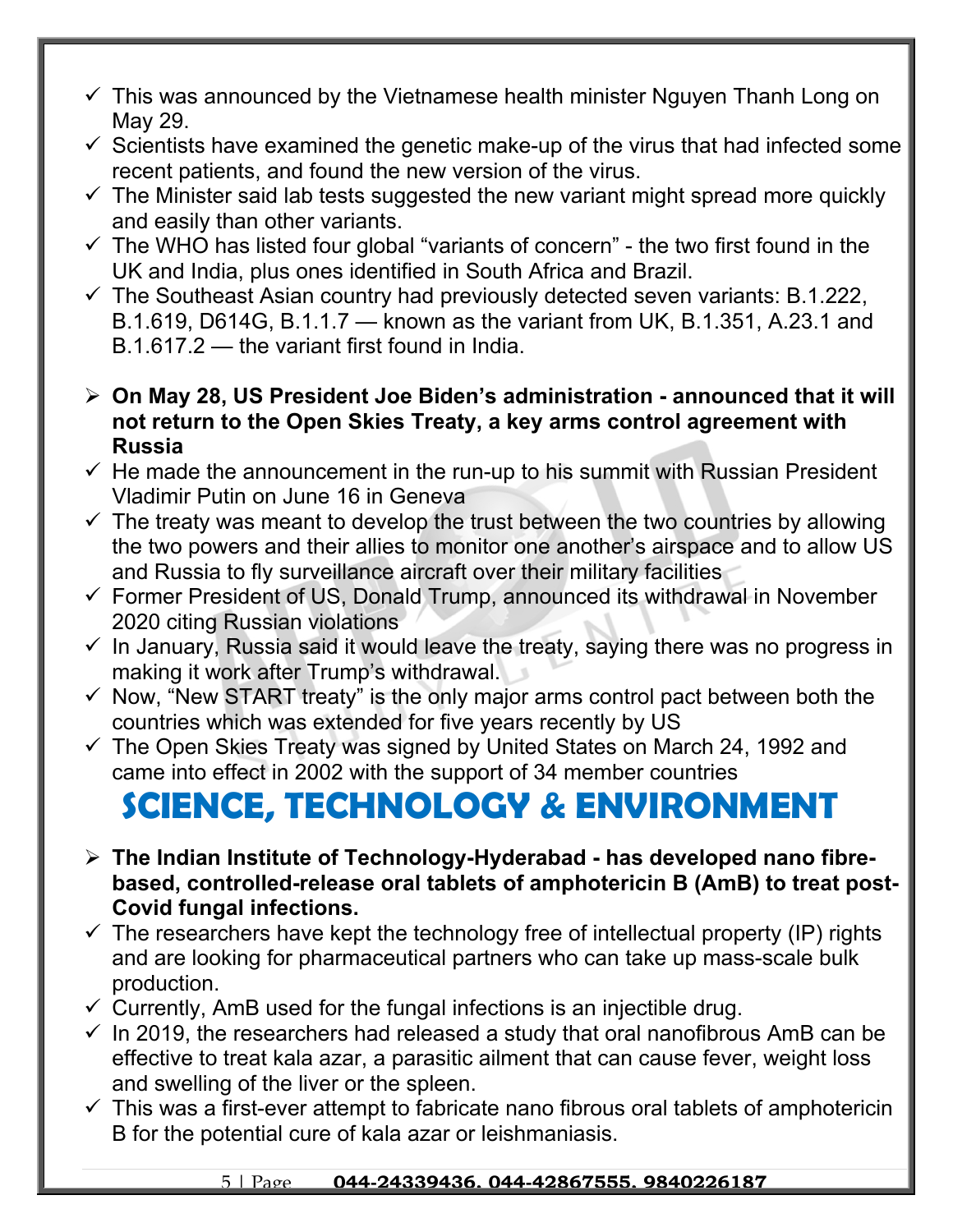- $\checkmark$  At present, kala azar treatment is being used to treat black and other fungi
- **China has launched a cargo rocket carrying supplies for its new space station from an island in the South China Sea on May 29**
- $\checkmark$  A Long March 7 rocket carrying the automated Tianzhou-2 spacecraft took off from the Wenchang launch centre on Hainan Island
- $\checkmark$  According to the Chinese space agency, the craft entered orbit 10 minutes later and the launch was deemed a "perfect success".
- $\checkmark$  The Tianzhou-2 carried fuel and supplies for the China's space station
- $\checkmark$  The station's core module was launched into orbit April 29

### **OBITUARY**

 **Eminent academician and former vice-chancellor of Anna University M Anandakrishnan – passed away in Chennai on May 29 due to Covid-19**



- $\checkmark$  The 92 year old educationist pioneered single window engineering admissions in the state
- $\checkmark$  Anandakrishnan headed the Tamil Nadu Curriculum Framework Committee that revamped state board syllabus from Class I to XII in the year 2017
- $\checkmark$  He served as chairman of the board of Governors of IIT-Kanpur.
- $\checkmark$  At the United Nations in New York, he served at several levels including deputy director of the Commission on Science and Technology for Development.
- $\checkmark$  Anandakrishnan played a major role in scrapping entrance exams in Tamil Nadu, introduced Tamil as a medium of education for Technical courses, conducted an online Tamil conference and standardised the use of Tamil keyboard.
- $\checkmark$  He also played a role in setting up the state's first IT park Tidel Park at Taramani.
- $\checkmark$  It was based on the recommendations of a committee headed by Anandakrishnan that the Tamil Nadu government scrapped entrance tests to professional courses in 2006.
- $\checkmark$  He was proposed as a senate nominee to the panel entrusted with finding a Vice-Chancellor for University of Madras last year.